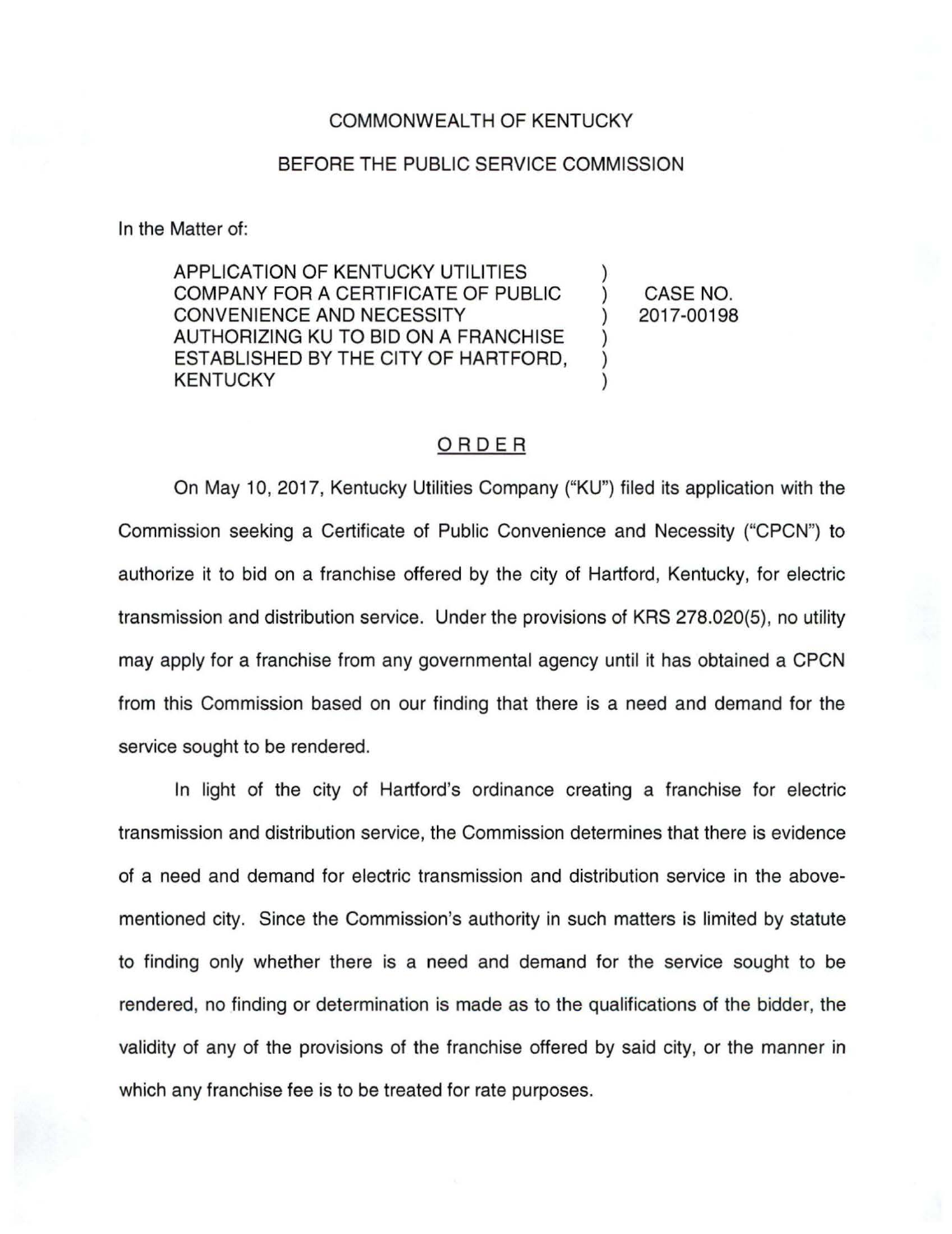## IT IS THEREFORE ORDERED that:

1. KU is granted a CPCN that authorizes it to bid on a franchise offered by the city of Hartford, Kentucky, for electric transmission and distribution service.

2. If KU is not the successful bidder, KU shall, within ten days of the award of the franchise at issue, file with the Commission a written notice stating that KU was not the successful bidder.

3. If KU is the successful bidder, KU shall, within ten days of the award of the franchise at issue, file with the Commission a copy of the executed franchise agreement and a statement disclosing the amount of the initial franchise fee.

4. If KU is the successful bidder, KU shall, within ten days of an increase or decrease in the amount of the initial franchise fee set forth in the franchise agreement, file with the Commission documentation setting forth the revised fee.

5. Any documents filed pursuant to ordering paragraphs 2, 3, or 4 of this Order shall reference the number of this case and shall be electronically submitted via the Commission's electronic Tariff Filing System.

6. This Order shall not be construed as granting a CPCN to construct utility facilities in said city.

## By the Commission

ENTERED **MAY 15 2017**  TUCKY PUBLIC SERVICE COMMISSION

ATTEST: <u>Calina R.M</u> Mathews

Case No. 2017-00198